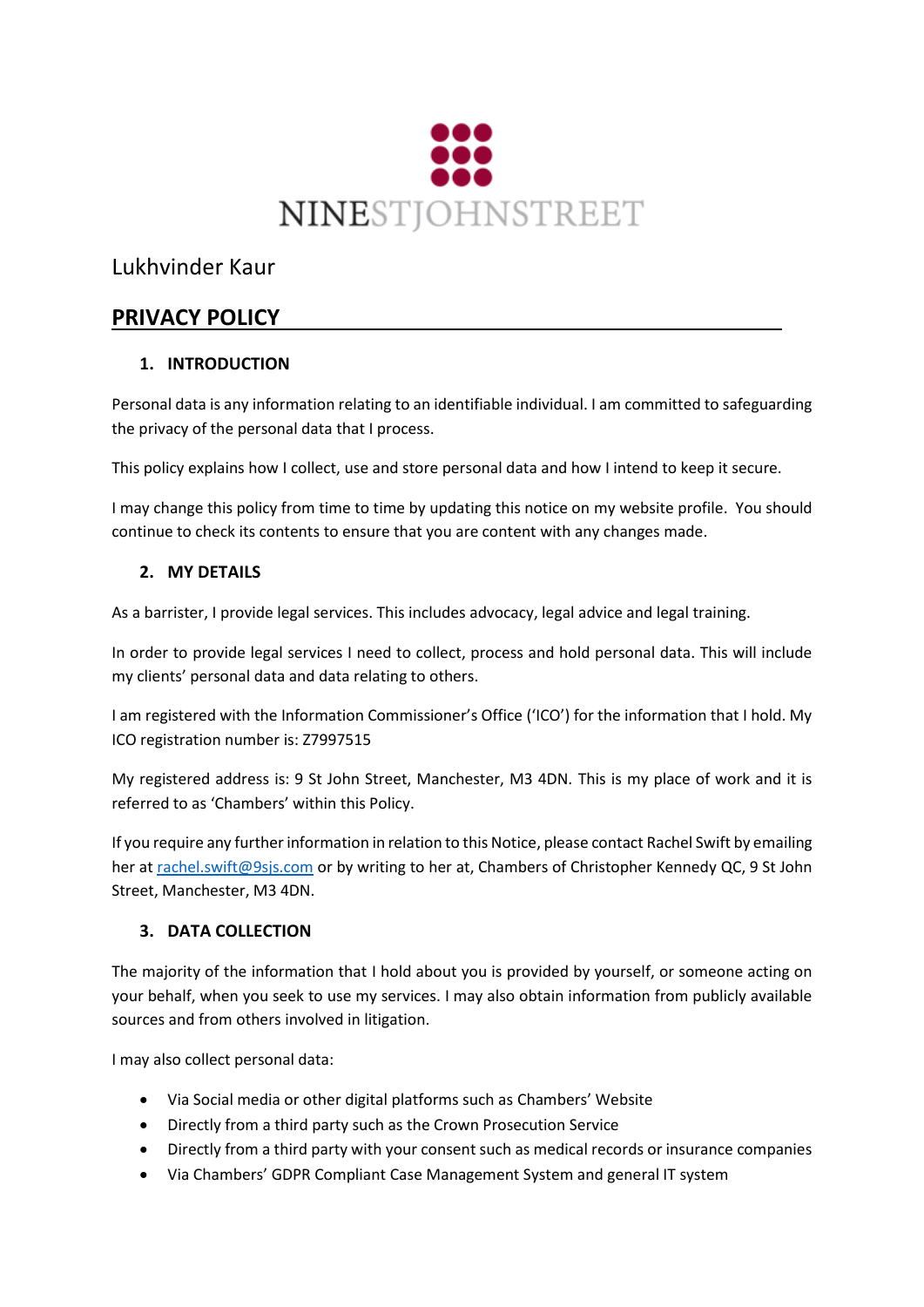# **4. MY LAWFUL BASIS FOR PROCESSING YOUR INFORMATION**

The General Data Protection Regulation ('GDPR') requires all data controllers that process personal data to have a lawful basis for doing so. The lawful basis for processing contained within Article 6 of the GDPR are:

- **Consent:** the individual has given clear consent for you to process their personal data for a specific purpose.
- **Contract:** the processing is necessary for a contract you have with the individual, or because they have asked you to take specific steps before entering into a contract.
- **Legal obligation:** the processing is necessary to comply with the law (not including contractual obligations).
- **Vital interests:** the processing is necessary to protect someone's life.
- **Public task:** the processing is necessary to perform a task in the public interest or for your official functions, and the task or function has a clear basis in law.
- **Legitimate interests:** the processing is necessary for your legitimate interests or the legitimate interests of a third party, unless there is a good reason to protect the individual's personal data which overrides those legitimate interests.

Examples of legitimate interests include:

- Where the data subject is a client or in the service of the controller;
- Transmission within a group of undertakings for internal administrative purposes;
- Processing necessary to ensure network and information security, including preventing unauthorised access;
- Processing for direct marketing purposes, or to prevent fraud; and
- Reporting possible criminal acts or threats to public security.

The lawful basis that I rely on to process data are: consent, contract, legal obligation and legitimate interests.

Personal data will be held at my Chambers, or by Chambers' service providers. All information is stored within the European Economic Area. If there is a requirement to transfer data to a non-EEA Country I will ensure that transfer complies with data protection law.

### **5. THE PERSONAL DATA I COLLECT**

All personal information I collect about you will be recorded, used and protected by me in accordance with the data protection legislation and this privacy policy.

#### Examples of data collected

- Name, address, telephone or mobile numbers, email address
- Date of Birth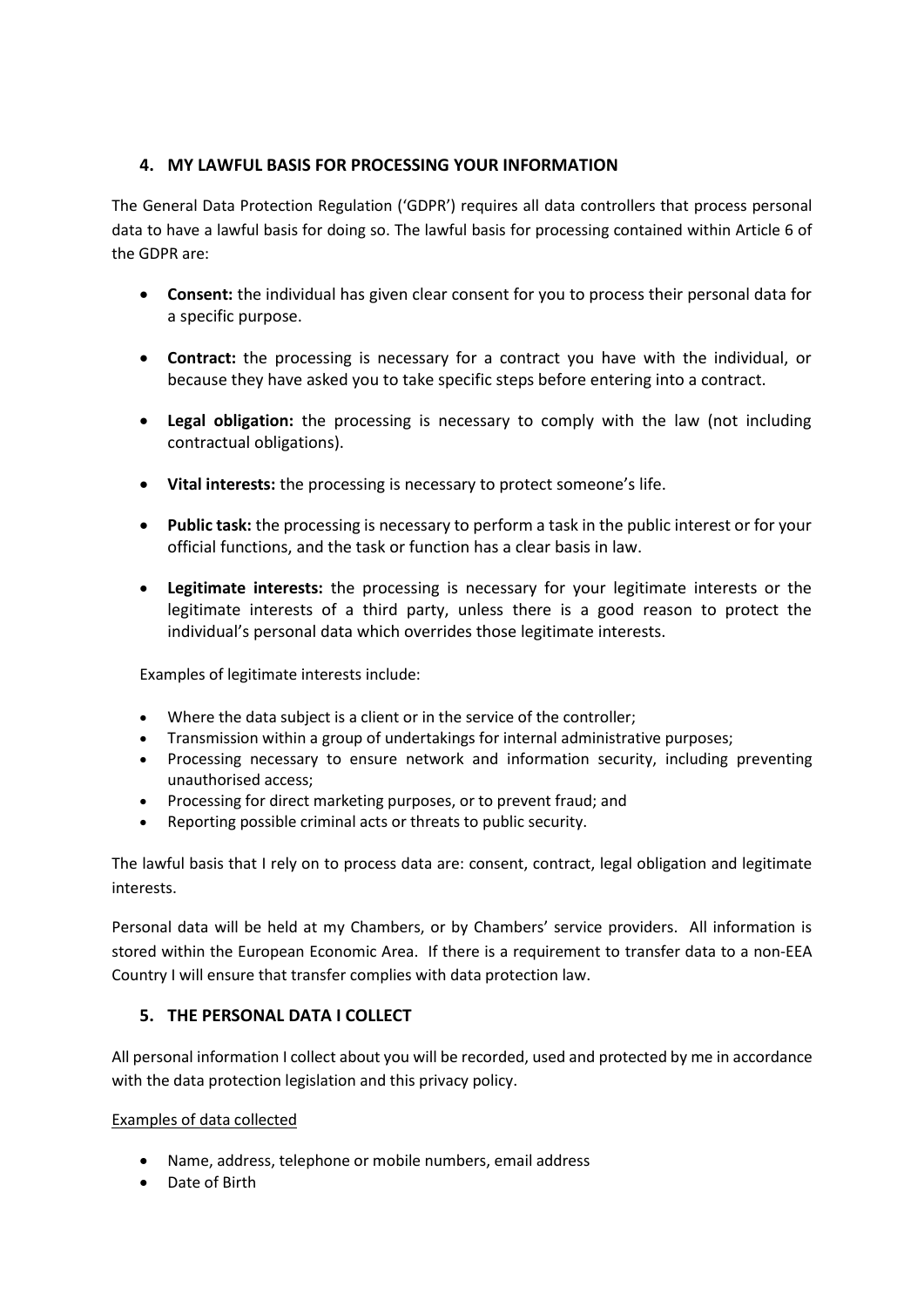- Information to allow us to verify your identity
- Financial details including bank account details and National Insurance number
- Details of social media presence
- Details of family members
- Employment status details
- Nationality, Immigration status, Ethnic Origin, Sexual orientation etc.
- Trade Union Membership details
- Medical records

### **6. HOW I MIGHT SHARE OR TRANSFER YOUR DATA**

I may share your personal data with:

- Instructing solicitors;
- Other barristers, legal representatives or experts with whom I am working;
- Legal representatives for other parties to disputes in which I am instructed;
- Staff at my Chambers;
- Trainee barristers or those undertaking work experience;
- My bank or accountant;
- Regulatory bodies and /or my legal advisors in the event of a dispute or other legal matter;
- Third party contractors and suppliers, necessary to administer my practice;
- Law enforcement officials, government authorities, or other third parties to meet my legal obligations;
- Any other party where I ask you and you consent to the sharing.

If I intend to rely on a third party to process any personal data, I will ensure that they too have taken appropriate measures of data protection compliance in order to protect data.

Wherever possible, I will not share your information without your specific consent to do so. I do not use automated decision-making in the processing of personal data.

### **7. DATA RETENTION**

I will retain your personal data only for as long as is reasonably necessary for the required services to be provided to you. When my service to you is complete I will retain your personal data for no longer than seven years unless there is a specific legal obligation to retain it for longer. This will enable me to keep records required by law, to show that I treated you professionally and fairly and to enable me to respond to questions, claims or complaints which may be raised.

### **8. OTHER MATTERS**

Chambers website uses cookies.

A cookie is a small file which asks permission to be placed on your computer's hard drive. Once you agree, the file is added and the cookie helps analyse web traffic or lets you know when you visit a particular site. Cookies allow web applications to respond to you as an individual.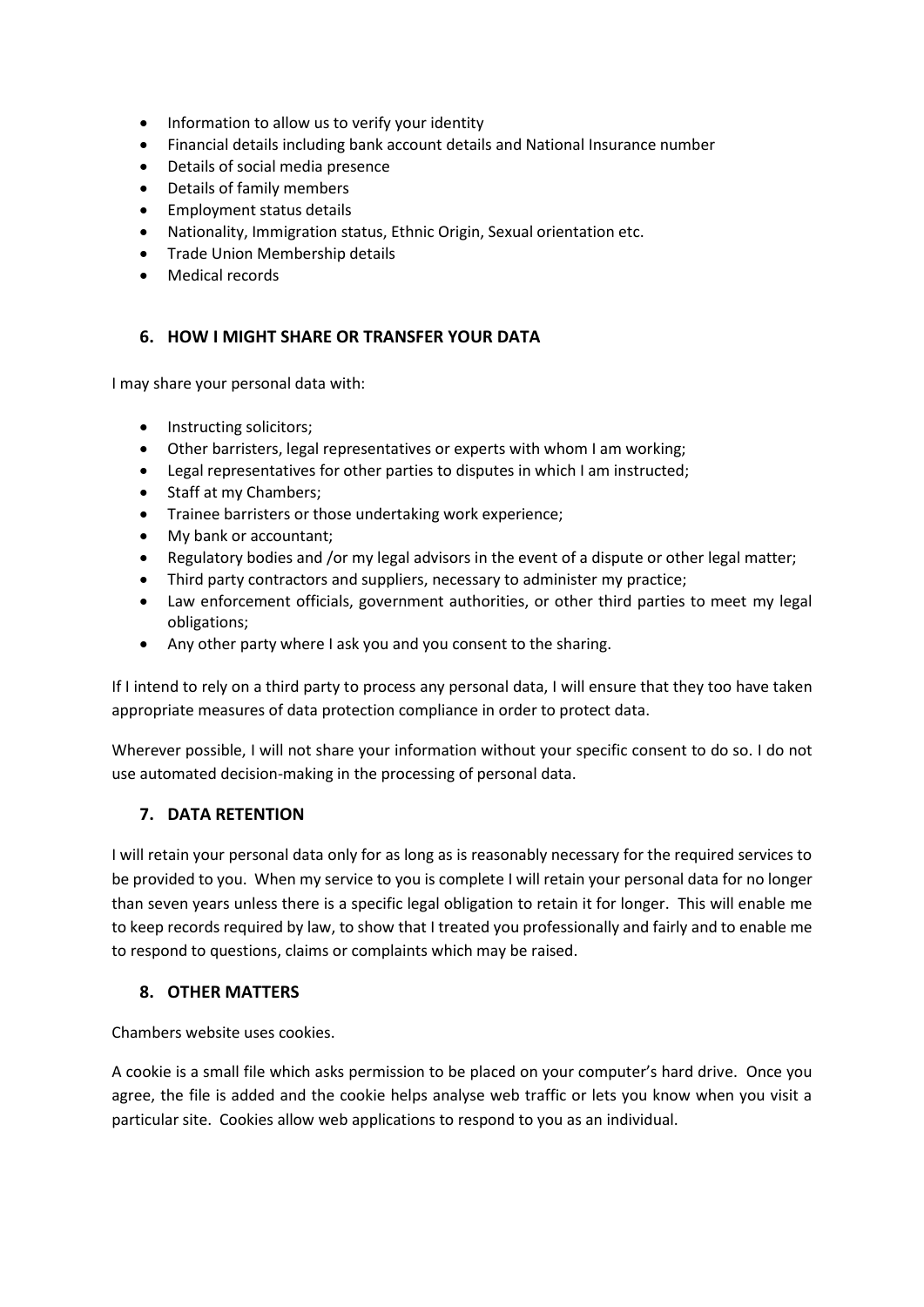You can choose to accept or decline cookies. Most web browsers automatically accept cookies, but you can usually modify your browser setting to decline cookies if you prefer. This may prevent you from taking full advantage of the website.

# **9. YOUR RIGHTS AS A DATA SUBJECT**

The GDPR gives you specific rights concerning your personal data**.** These rights include:

- Right of information and access to confirm details about the personal data that is being processed about you and to obtain a copy;
- Right to rectification of any inaccurate personal data;
- Right to erasure of personal data held about you (in certain circumstances);
- Right to restriction on the use of personal data held about you (in certain circumstances);
- Right to portability  $-$  right to receive data processed by automated means and have it transferred to another data controller;
- Right to object to the processing of your personal data.

I will respond to any request to exercise these rights within one month. Should you wish to exercise any of these rights you should contact Rachel Swift in the first instance.

Information about your rights can be found on the ICO website at www.ico.org.uk

# **10. SECURITY OF INFORMATION**

I have measures in place designed to protect your data. All data in my possession is dealt with in accordance with this Policy and the additional Policies that Chambers has in relation to GDPR.

I would like you to know that myself and my Chambers takes the security of your personal information seriously. When you submit your data to Chambers, they use industry standard Secure Sockets Layer (SSL) encryption technology to guard your information.

Chambers has Policies in place to ensure that paper-based and electronic systems are only accessed by those with the correct authority.

Members of Staff and Chambers access our digital network and platforms by way of secure password through a GDPR compliant case management system.

Chambers also has compliant procedures in place to deal with any Data Protection breaches. Should there be a breach, myself or Chambers will notify you where we are legally required to do so.

### **11. COMPLAINTS**

If you have a complaint and I am unable to deal with it satisfactorily, you may write to the Information Commissioner's Office at the following address: